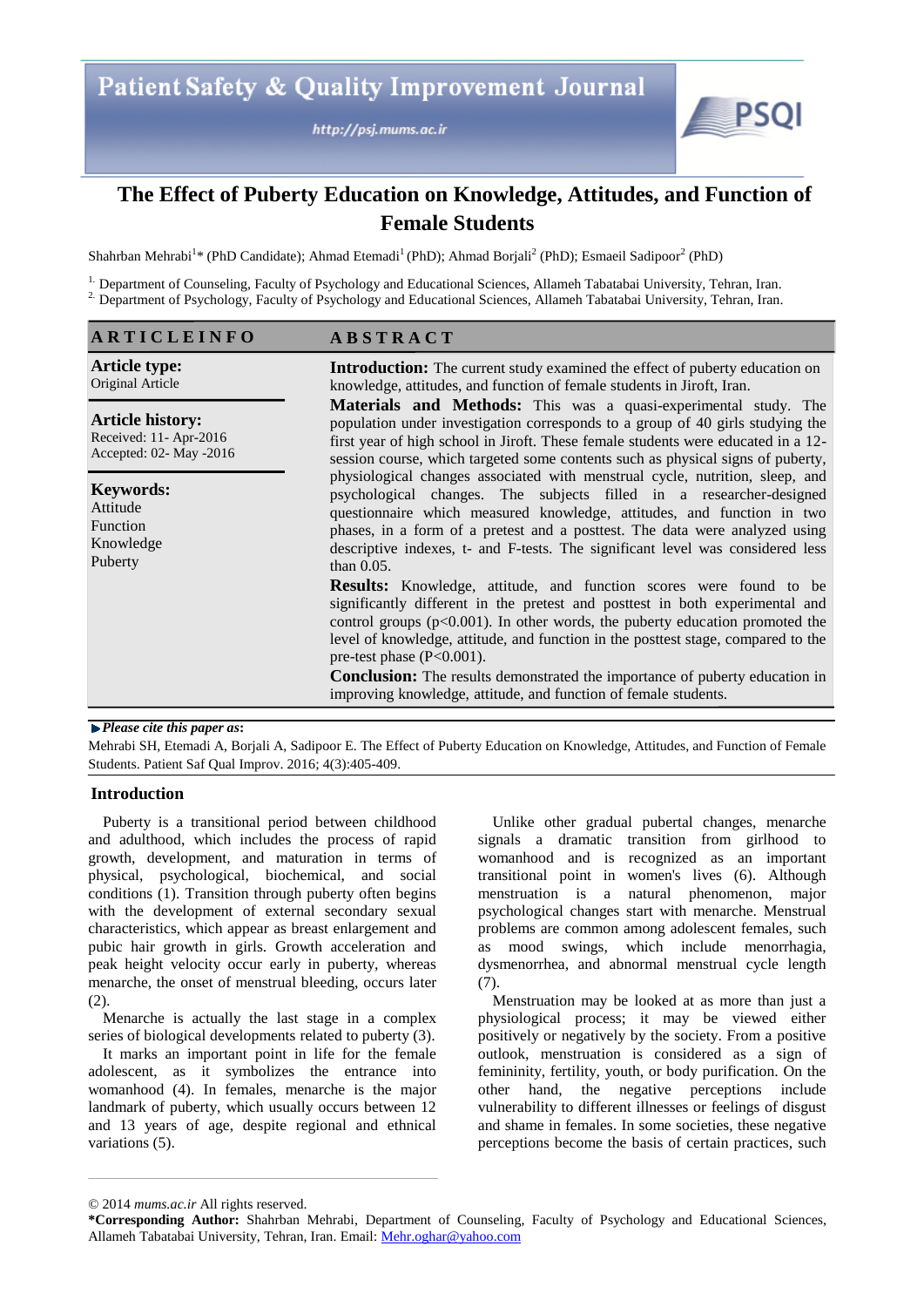as restrictions on religious, social, and domestic activities of menstruating women (8).

Most researchers, who have studied emotional reactions to menarche worldwide, have found that the majority of girls show either negative or ambivalent responses to menarche. Positive emotional reactions to menarche have been related to positive attitudes toward menstruation, whereas negative responses have been associated with perceptions of menstruation as a negative event (9).

Emotional responses to menarche are also influenced by attitudes toward menstruation, which are shaped by the immediate environment and the culture in which a woman grows up. In other words, positive reactions to menarche are related to a positive perception of menstruation; i.e., seeing it as a natural event and a sign of healthy body image and rejecting negative attitudes toward menstruation.

On the contrary, negative emotional responses to menarche are related to perceptions of menstruation as a negative event (10). The timing of menarche is an important factor in how young girls feel about menstruation. Girls in the U.S., who reach menarche early compared to their peers, have been found to have less positive experiences and more distress about menstruation than their on-time or late maturing counterparts (11).

While there is little research on adolescents' knowledge and attitudes about menstruation and their preparation for menarche, Marvan & Molina-Abolink investigated the influence of menarcheal experience on attitudes toward menstruation. Although most of the participants knew what they should do in face of menarche, only 39% stated that they felt prepared for menstruation. Regarding menstrual attitudes, adolescents obtained the highest scores on negative feelings and secrecy rather than positive feelings. Participants who had previously discussed the emotional aspects of menstruation with their mothers were more likely to feel prepared for menstruation (10).

White examined the differences in knowledge and attitudes about menstruation and feelings of preparation for early menarche among female adolescents. The study showed that participants lacked menstrual knowledge and felt unprepared for menarche; however, their menstrual attitudes were ambivalent (12).

Studies, which have been performed in Iran, have revealed a low level of knowledge and dysfunction in the field of puberty health. In a study conducted by Sedghi Sabet nearly half of the girls had a negative attitude towards puberty (13).

Mobin investigated knowledge, attitude, and health behaviors of high school female students concerning menstrual hygiene.

The results indicated that almost 50% of the participants considered menstruation merely as physical changes of puberty, 12.2% regarded menstruation as a disease, and 20% considered lack of menstruation as unimportant (14).

Kashefi examined the level of knowledge and performance of high school girls about menstrual hygiene in Bojnourd, Iran. The results showed that 77.9%, 19.8%, and 2.3% of the students had poor, moderate, and good knowledge about menstrual hygiene, respectively. Furthermore, 41.4%, 52.3%, and 6.3% of the participants showed poor, moderate, and good performance levels, respectively (15). In addition, studies by Afghari and Karamati showed that knowledge and attitudes of female adolescents changed after puberty hygiene training (16, 17). Previous studies in Iran have viewed puberty as a unitary physical process with little or no attention to the associated psychological changes. It is crucial to consider both processes when examining the role of puberty in health and behavioral development. Therefore, the purpose of this study was to determine the effectiveness of a puberty training program (physical and psychological issues) on high school girls' knowledge, attitude, and function in Jiroft, Iran.

# **Materials and Methods**

In this quasi-experimental study, a pretest-posttest control-group design was applied quasi experimental. The study population comprised of 40 female students (experimental group: 20, control group: 20) studying at the first grade of high school in Jiroft in 2013-2014. A multi-stage sampling method was applied. First, one high school was randomly selected among all Jiroft high schools. Then, out of four first-grade classes in the selected school, two classes were randomly chosen. Finally, one class was randomly assigned as the experimental group and one as the control group.

The eligible participants studied in high schools and did not participate in any other training programs. The exclusion criterion was dissatisfaction with the content of sessions. For the purpose of data collection, a researcher-made questionnaire was used, which assessed the participants' function, knowledge, and attitude towards pubertal changes (i.e., physical and psychological changes). This questionnaire contained 30 questions, every 10 of which evaluated one of the given scales, i.e., 10 questions for assessing knowledge, 10 questions for attitude, and 10 questions for function.

Multiple-choice questions were used in the knowledge scale; every correct answer was scored 1 point. In the attitude scale, the questions were graded using the following options: "I agree", "I disagree", and "no idea". In questions number  $1, 2, 3, 4, 5, 7$ , and  $9$ , one point was given if the selected answer was "I disagree"; on the other hand, for questions 6, 8, and 10, one point was allocated if "I gree" was selected.

The function scale contained 10 multiple-choice questions and every question had 3 items, in the case of correct answer one score was given. In order to measure the questionnaire validity, a panel of three experts was asked to give relevant suggestions to assess its content validity. The reliability of the questionnaire was assessed by using Cronbach's alpha, which was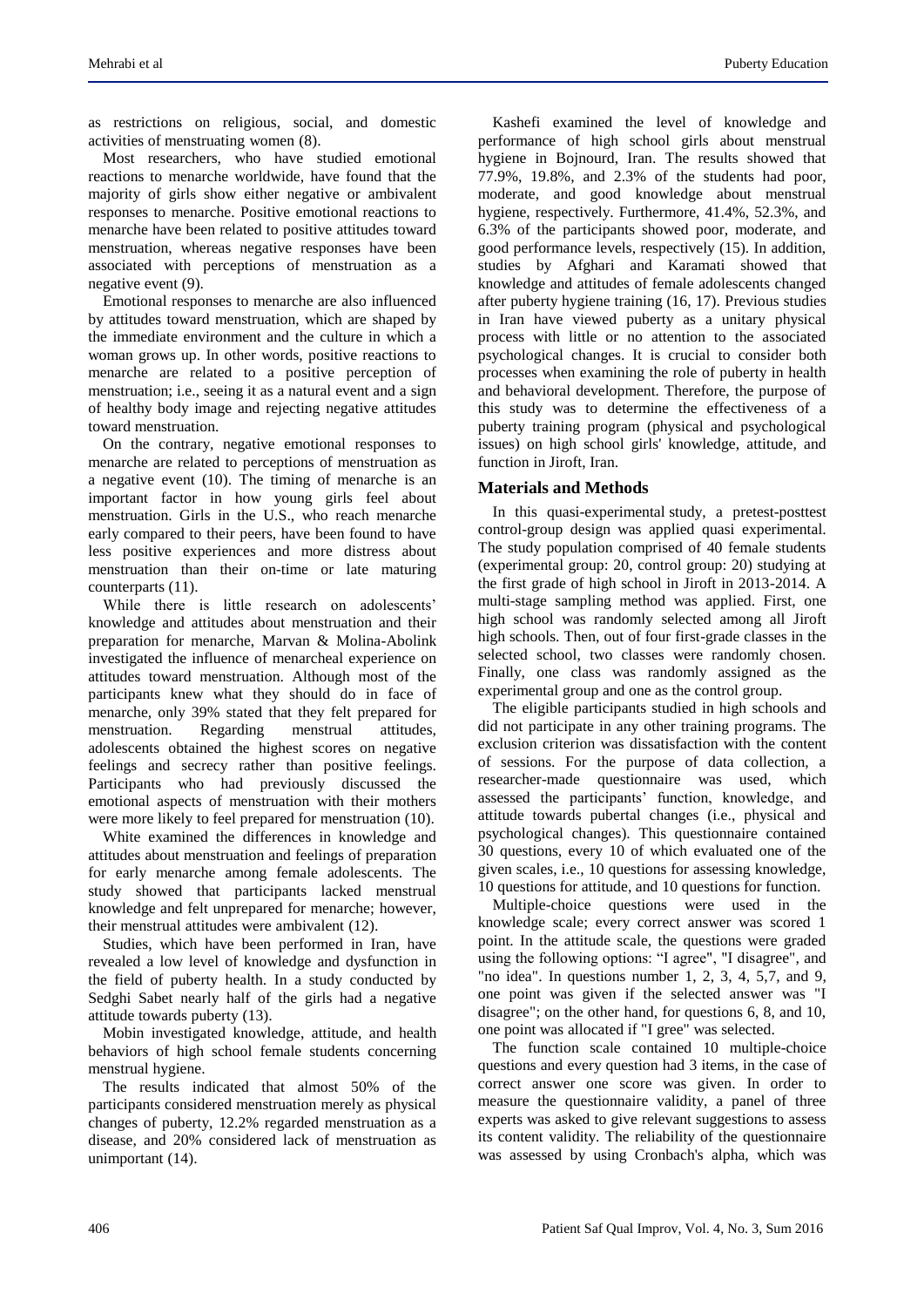measured at 0.64, 0.61, and 0.69 for knowledge, attitude, and function scales, respectively.

After obtaining permission from Jiroft Education Office, the researcher entered the research environment. In the first session, after getting familiar with the students, the control and experimental groups were independently given a pretest. The posttest was administered after the final session. During this time, the control group was under routine supervision and did not participate in any training programs related to puberty. However, due to ethical considerations, the control group was allowed to participate in the puberty educational program by the end of the study. In order to observe research ethical principles, some explanations about the study were presented to the experimental group and the researchers were assured about the willing participation of the subjects and their parents.

Then, the experimental group was trained in twelve 90-min sessions according to the following process:

First session: getting familiar with the students, administering the pretest, stating the purposes of the intervention, and answering the student's questions;

Second session: discussing adolescence, puberty, and physical changes (such as increased weight and height and growth of breasts and body hair) and answering the student's questions;

Third session: getting familiar with the womb (e.g., ovaries, uterus, fallopian tubes, and eggs), menstrual cycle, menarche, and menstrual hygiene and answering the students' questions about misunderstandings of menstruation;

Fourth session: discussing menstrual pain, premenstruation syndrome, methods of pain control and relief, taking bath, and exercise during menstruation;

Fifth session: targeting self-knowledge, cognitive changes, and adolescents' thinking properties including egocentrism, imaginary audience, personal fable, and invulnerability;

Sixth session: training cognitive control skills including focusing attention, controlling obtrusive thoughts, setting objectives, and planning;

Seventh session: training of decision-making skills and problem-solving;

Eighth session: identifying various emotions in oneself and others;

Ninth session: discussing the need for regulating severe emotions by cognitive re-evaluation techniques, distraction, positive interpretation of the situation, and delay the emotion.

Tenth session: training communicative skills (including listening), expressing feelings, saying "No", and knowing others' feelings;

Eleventh session: training anger management skills;

Twelfth session: training relaxation techniques and giving posttest.

The data were analyzed using both descriptive and inferential statistics. The descriptive statistics were calculated by measuring standard deviation and mean scores. On the other hand, the inferential statistics were measured through t-test, using SPSS Version 18.

### **Results**

## *Demographics*

Based on the evaluation of demographic characteristics, the mean age of the participants was 13.5 years with a standard deviation of 3.11 years (age range: 12-14 years).

## *Knowledge scale*

The results revealed an increase in the posttest scores (mean=8.70, SD=0.57), compared to the pretest scores (mean=5.35, SD=2.47) in the experimental group. In other words, the experimental group showed a better level of knowledge in the posttest. Moreover, analysis of the pretest (mean=4.8, SD=1.36) and posttest scores  $(mean=4.75, SD=1.55)$  in the control group through paired t-test showed no significant difference between the two phases  $(P=0.71)$ . The Levene's test results demonstrated homogeneity of variance (F=3.62,  $P=0.8$ ).

Planned t-test results revealed a significant difference between the pretest and posttest knowledge scores in the experimental (df=3.35, SD=5.03) and control groups  $(df=0.05, SD=1.76)$  at the end of the training program (t=5.03, df =38, P<0.01) (Table 1).

**Table1: The independent t-test results for the comparison of the average of difference between the pretest and posttest of knowledge scores in the experimental and control groups**

| Groups       | Average difference | -SD | T P-value   |
|--------------|--------------------|-----|-------------|
| Experimental | 3.35               |     | 5.03 0.0001 |
| Control      | በ በና               | .76 |             |

As can be seen in Table 1, the t-value, obtained at the lower level of 0.01 was significant.

#### *Attitude scale*

The results showed an enhancement in the posttest scores (mean=8.50, SD=0.68), compared to the pretest scores (mean= 4.85, SD=2.51) in the experimental group. In other words, the experimental group showed better attitudes in the posttest.

Additionally, the pretest (mean=  $4.85$ , SD=1.66) and posttest scores (mean= 4.75, SD=1.55) did not show a significant difference in the control group, based on paired t-test results. Also, the Levene's test results showed homogeneity of variance  $(F=2.34, P=0.22)$ .

Planned T-test results demonstrated a significant difference in the average pretest and posttest attitude scores in the experimental  $(df=3.65, SD=2.25)$  and control (df= $0.35$ , SD= $1.35$ ) groups at the end of the training program (t=5.62, df =38, P<0.01) (Table 2).

**Table2: The independent t-test results for the comparison of the average difference between the pretest and posttest attitude scores in the experimental and control groups**

| Groups              | Average difference |     | P-value |
|---------------------|--------------------|-----|---------|
| <b>Experiment</b> » |                    |     |         |
|                     |                    | .25 |         |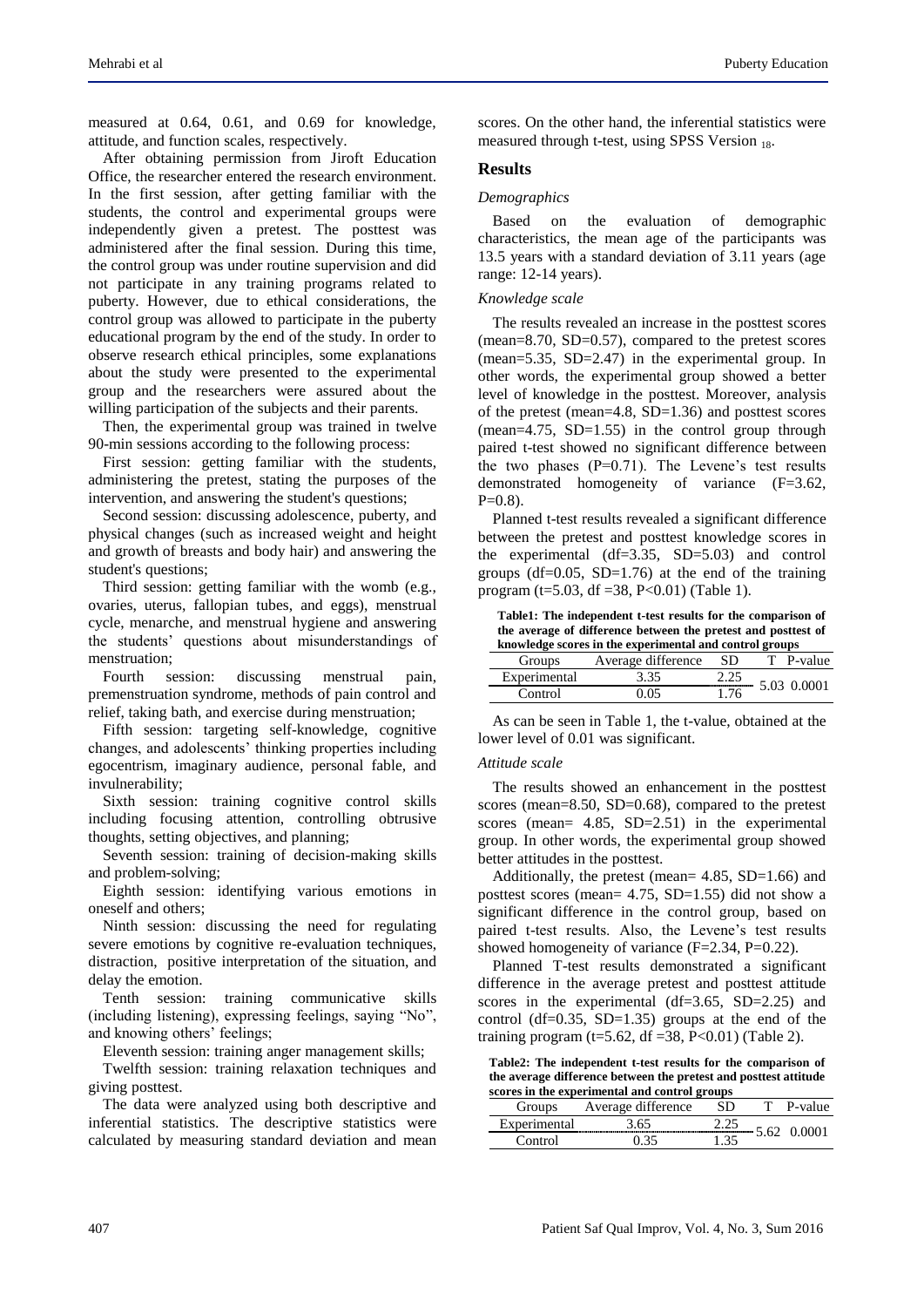As presented in Table 2, the t-value obtained at the lower level of 0.01 was significant.

# *Function scale*

The results demonstrated an enhancement in the posttest scores (mean= 9.30, SD= 2.34), compared to the pretest scores (mean=  $5.75$ , SD=  $2.57$ ) in the experimental group. In other words, the experimental group showed a better function in the posttest. Besides, paired t-test results revealed no significant difference between the pretest (mean= 5.30, SD=1.26) and posttest (mean= 5.15, SD=1.27) scores in the control group. The Levene's test results also showed homogeneity of variance  $(F=2.71, P=0.13)$ . Planned ttest results revealed a significant difference between the function scores in the experimental (df=3.55, SD=3.80) and control (df=-0.15,  $SD=1.30$ ) groups at the end of the training program  $(t=4.11, df = 38, P < 0.01)$  (Table 3).

**Table3: The independent t-test results for the comparison of the average difference between the pretest and posttest** 

| function scores in the experimental and control groups |                    |         |  |         |  |
|--------------------------------------------------------|--------------------|---------|--|---------|--|
| Groups                                                 | Average difference | - SD    |  | P-value |  |
| Experimental                                           | 3.55               | 3.80    |  | 0.0001  |  |
| Control                                                | -0.15              | $.30 -$ |  |         |  |
|                                                        |                    |         |  |         |  |

According to Table 3, the t-value obtained at the lower level of 0.01 was significant.

# **Discussion**

The research findings showed that teaching puberty issues to first-grade high school students can increase the knowledge of female students about puberty and menstruation. It can also change their attitudes toward menstruation and improve their function in menstrual hygiene. The results of this study were consistent with previous studies, conducted by Marvan (2012), Karamati and Afghari (9, 16, 17). These studies found that puberty health education would increase the knowledge of puberty, change attitude, and improve function regarding puberty.

Menstruation may be looked at as more than just a physiological process; it may be viewed either positively or negatively by the society. From a positive outlook, menstruation is considered as a sign of femininity, fertility, youth, or body purification. On the other hand, the negative perceptions include vulnerability to different illnesses or feelings of disgust and shame in females. In some societies, these negative perceptions become the basis of certain practices, such as restrictions on religious, social, and domestic activities of menstruating women (8). Adequate preparation prior to menarche has an important impact on girls' initial experience of menarche. In other words, girls with inadequate preparation are more likely to

# **References**

1- Yaziki S, Dolgun G, Ozturk Y & Yilmaz F. The level of knowledge and behavior of adolescent male and female students in Turkey on the matter of reproductive health. J Sex Disabil2011; 29: 217-227.

present negative emotional responses to menarche, while girls with higher preparation are expected to exhibit positive menarcheal reactions (10). Inadequate understanding of menstruation exposes girls to feelings of shame about their reproductive functions, negative menstrual attitudes, and low self-esteem.

Additionally, girls who are unknowledgeable about menstruation are also more likely to engage in sexual behaviors at an earlier age, which can result in exposure to sexually transmitted diseases and unwanted pregnancies (12). Knowledge about body changes during puberty is important not only for the psychosocial adjustment of young adolescents but also for self-esteem, body esteem, and initiation of safer sex behaviors (18). Limitations of this study were the small sample size, exclusive sampling of first-grade high school female students, and the average reliability of the questionnaire. There are several directions in which future research should proceed. In addition to broader sampling, it is necessary to educate young adolescents and teenagers about their changing bodies. In addition, with the increasing use of technology by children and adolescents, use of advanced devices for this type of education may serve a significant effect. Social and cultural factors also play an important role in girls' understanding of puberty. Awareness of how these factors specifically influence menstrual knowledge, preparation, and attitudes can help introduce strategies for helping girls cope with the turmoil of adolescence. Therefore, further attention should be paid to culture and social factors.

# **Conclusion**

The results of this study demonstrated that educating adolescent girls about puberty increases their knowledge, changes their attitudes, and improves their function in pubertal matters. It is recommended to deliver some health courses in early puberty which can help adolescents be familiarized with their own bodies and deal with the common problems during this period. These training programs should be incorporated in formal educational curricula; in addition, these programs should be comprehensive, covering both physical and psychological changes of puberty. Furthermore, students should be comprehensively and gradually informed on pubertal issues with respect to their age and needs through appropriate sources.

## **Acknowledgement**

This article was adapted from the first author's doctoral thesis. The authors would like to acknowledge the high school adolescents of Jiroft who participated in this study.

2- Wiliams RM, Ong KK, Dunger DB. Polycystic ovarian syndrome during puberty and adolescence. Molecular and Cellular Endocrinology 2013; 373: 61- 67.